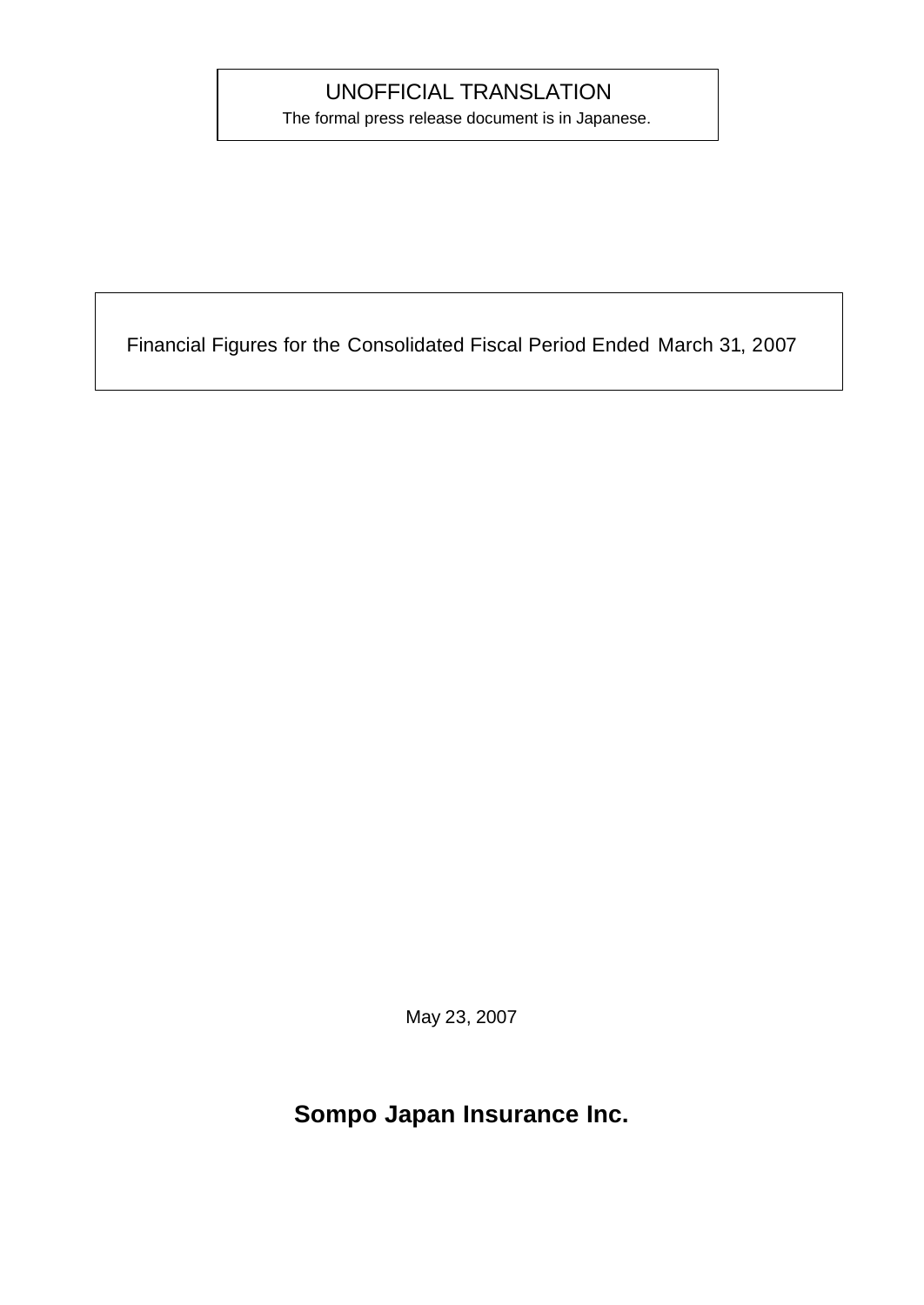## **Consolidated Balance Sheet**

| Books closed<br>End of previous consolidated<br>End of this consolidated<br>fiscal period<br>fiscal period<br>Increase<br>(at March 31, 2006)<br>(at March 31, 2007)<br>(decrease)<br>Item<br>% of total<br>% of total<br>Amount<br>Amount<br>Assets:<br>Cash and deposits<br>241,823<br>3.57<br>196,021<br>2.80<br>(45, 801)<br>0.81<br>Call Ioans<br>55,000<br>69,000<br>0.99<br>14,000<br>19,998<br>0.30<br>28,966<br>8,967<br>Receivables under resale agreements<br>0.41<br>Monetary receivables bought<br>18,005<br>0.27<br>18,978<br>0.27<br>973<br>33,278<br>47,963<br>14,684<br>Money in trust<br>0.49<br>0.68<br><b>Securities</b><br>5,262,320<br>77.67<br>5,486,282<br>78.35<br>223,961<br>36,702<br>Loans<br>458,164<br>6.76<br>494,866<br>7.07<br>Property and equipment<br>230,409<br>3.40<br>223,878<br>3.20<br>Tangible fixed assets<br>28,340<br>0.40<br>Intangible fixed assets<br>5.94<br>442,174<br>6.53<br>415,642<br>(26, 531)<br>Other assets<br>5,832<br>0.09<br>9,050<br>0.13<br>3,218<br>Deferred tax assets<br>28,713<br>0.42<br>Consolidated goodwill<br>(20, 903)<br>(0.31)<br>(16, 807)<br>(0.24)<br>4,096<br>Allowance for possible loan losses<br>(0.00)<br>(4)<br>(0.00)<br>(4)<br>Allowance for possible losses on investment securities |                     |           |        |           |        | (Millions of yen) |
|-----------------------------------------------------------------------------------------------------------------------------------------------------------------------------------------------------------------------------------------------------------------------------------------------------------------------------------------------------------------------------------------------------------------------------------------------------------------------------------------------------------------------------------------------------------------------------------------------------------------------------------------------------------------------------------------------------------------------------------------------------------------------------------------------------------------------------------------------------------------------------------------------------------------------------------------------------------------------------------------------------------------------------------------------------------------------------------------------------------------------------------------------------------------------------------------------------------------------------------------------------------------------------|---------------------|-----------|--------|-----------|--------|-------------------|
|                                                                                                                                                                                                                                                                                                                                                                                                                                                                                                                                                                                                                                                                                                                                                                                                                                                                                                                                                                                                                                                                                                                                                                                                                                                                             |                     |           |        |           |        |                   |
|                                                                                                                                                                                                                                                                                                                                                                                                                                                                                                                                                                                                                                                                                                                                                                                                                                                                                                                                                                                                                                                                                                                                                                                                                                                                             |                     |           |        |           |        |                   |
|                                                                                                                                                                                                                                                                                                                                                                                                                                                                                                                                                                                                                                                                                                                                                                                                                                                                                                                                                                                                                                                                                                                                                                                                                                                                             |                     |           |        |           |        |                   |
|                                                                                                                                                                                                                                                                                                                                                                                                                                                                                                                                                                                                                                                                                                                                                                                                                                                                                                                                                                                                                                                                                                                                                                                                                                                                             |                     |           |        |           |        |                   |
|                                                                                                                                                                                                                                                                                                                                                                                                                                                                                                                                                                                                                                                                                                                                                                                                                                                                                                                                                                                                                                                                                                                                                                                                                                                                             |                     |           |        |           |        |                   |
|                                                                                                                                                                                                                                                                                                                                                                                                                                                                                                                                                                                                                                                                                                                                                                                                                                                                                                                                                                                                                                                                                                                                                                                                                                                                             |                     |           |        |           |        |                   |
|                                                                                                                                                                                                                                                                                                                                                                                                                                                                                                                                                                                                                                                                                                                                                                                                                                                                                                                                                                                                                                                                                                                                                                                                                                                                             |                     |           |        |           |        |                   |
|                                                                                                                                                                                                                                                                                                                                                                                                                                                                                                                                                                                                                                                                                                                                                                                                                                                                                                                                                                                                                                                                                                                                                                                                                                                                             |                     |           |        |           |        |                   |
|                                                                                                                                                                                                                                                                                                                                                                                                                                                                                                                                                                                                                                                                                                                                                                                                                                                                                                                                                                                                                                                                                                                                                                                                                                                                             |                     |           |        |           |        |                   |
|                                                                                                                                                                                                                                                                                                                                                                                                                                                                                                                                                                                                                                                                                                                                                                                                                                                                                                                                                                                                                                                                                                                                                                                                                                                                             |                     |           |        |           |        |                   |
|                                                                                                                                                                                                                                                                                                                                                                                                                                                                                                                                                                                                                                                                                                                                                                                                                                                                                                                                                                                                                                                                                                                                                                                                                                                                             |                     |           |        |           |        |                   |
|                                                                                                                                                                                                                                                                                                                                                                                                                                                                                                                                                                                                                                                                                                                                                                                                                                                                                                                                                                                                                                                                                                                                                                                                                                                                             |                     |           |        |           |        |                   |
|                                                                                                                                                                                                                                                                                                                                                                                                                                                                                                                                                                                                                                                                                                                                                                                                                                                                                                                                                                                                                                                                                                                                                                                                                                                                             |                     |           |        |           |        |                   |
|                                                                                                                                                                                                                                                                                                                                                                                                                                                                                                                                                                                                                                                                                                                                                                                                                                                                                                                                                                                                                                                                                                                                                                                                                                                                             |                     |           |        |           |        |                   |
|                                                                                                                                                                                                                                                                                                                                                                                                                                                                                                                                                                                                                                                                                                                                                                                                                                                                                                                                                                                                                                                                                                                                                                                                                                                                             |                     |           |        |           |        |                   |
|                                                                                                                                                                                                                                                                                                                                                                                                                                                                                                                                                                                                                                                                                                                                                                                                                                                                                                                                                                                                                                                                                                                                                                                                                                                                             |                     |           |        |           |        |                   |
|                                                                                                                                                                                                                                                                                                                                                                                                                                                                                                                                                                                                                                                                                                                                                                                                                                                                                                                                                                                                                                                                                                                                                                                                                                                                             |                     |           |        |           |        |                   |
|                                                                                                                                                                                                                                                                                                                                                                                                                                                                                                                                                                                                                                                                                                                                                                                                                                                                                                                                                                                                                                                                                                                                                                                                                                                                             | <b>Total assets</b> | 6,774,812 | 100.00 | 7,002,180 | 100.00 | 227,367           |
| Liabilities:                                                                                                                                                                                                                                                                                                                                                                                                                                                                                                                                                                                                                                                                                                                                                                                                                                                                                                                                                                                                                                                                                                                                                                                                                                                                |                     |           |        |           |        |                   |
| Underwriting funds:<br>4,798,495<br>70.83<br>4,891,683<br>69.86<br>93,188                                                                                                                                                                                                                                                                                                                                                                                                                                                                                                                                                                                                                                                                                                                                                                                                                                                                                                                                                                                                                                                                                                                                                                                                   |                     |           |        |           |        |                   |
| 695,167<br>698,476<br>Reserve for outstanding losses and claims                                                                                                                                                                                                                                                                                                                                                                                                                                                                                                                                                                                                                                                                                                                                                                                                                                                                                                                                                                                                                                                                                                                                                                                                             |                     |           |        |           |        |                   |
| 4,103,327<br>4,193,207<br>Underwriting reserves                                                                                                                                                                                                                                                                                                                                                                                                                                                                                                                                                                                                                                                                                                                                                                                                                                                                                                                                                                                                                                                                                                                                                                                                                             |                     |           |        |           |        |                   |
| <b>Other liabilities</b><br>232,963<br>3.44<br>237,585<br>3.39<br>4,621                                                                                                                                                                                                                                                                                                                                                                                                                                                                                                                                                                                                                                                                                                                                                                                                                                                                                                                                                                                                                                                                                                                                                                                                     |                     |           |        |           |        |                   |
| 1.34<br>3,870<br>Reserve for retirement benefits<br>91,089<br>94,959<br>1.36<br>0.19<br>692                                                                                                                                                                                                                                                                                                                                                                                                                                                                                                                                                                                                                                                                                                                                                                                                                                                                                                                                                                                                                                                                                                                                                                                 |                     |           |        |           |        |                   |
| 12,650<br>13,342<br>Reserve for bonus payments<br>0.19<br>Reserve for price fluctuation<br>24,057<br>0.36<br>30,700<br>6,642<br>0.44                                                                                                                                                                                                                                                                                                                                                                                                                                                                                                                                                                                                                                                                                                                                                                                                                                                                                                                                                                                                                                                                                                                                        |                     |           |        |           |        |                   |
| Deferred tax liabilities<br>25,661<br>253,503<br>3.74<br>279,165<br>3.99                                                                                                                                                                                                                                                                                                                                                                                                                                                                                                                                                                                                                                                                                                                                                                                                                                                                                                                                                                                                                                                                                                                                                                                                    |                     |           |        |           |        |                   |
| <b>Total liabilities</b><br>79.22<br>5,412,760<br>79.90<br>5,547,436<br>134,676                                                                                                                                                                                                                                                                                                                                                                                                                                                                                                                                                                                                                                                                                                                                                                                                                                                                                                                                                                                                                                                                                                                                                                                             |                     |           |        |           |        |                   |
| 469<br>0.01<br>Minority interests                                                                                                                                                                                                                                                                                                                                                                                                                                                                                                                                                                                                                                                                                                                                                                                                                                                                                                                                                                                                                                                                                                                                                                                                                                           |                     |           |        |           |        |                   |
| Shareholders' equity:                                                                                                                                                                                                                                                                                                                                                                                                                                                                                                                                                                                                                                                                                                                                                                                                                                                                                                                                                                                                                                                                                                                                                                                                                                                       |                     |           |        |           |        |                   |
| 70,000<br>Common stock<br>1.03                                                                                                                                                                                                                                                                                                                                                                                                                                                                                                                                                                                                                                                                                                                                                                                                                                                                                                                                                                                                                                                                                                                                                                                                                                              |                     |           |        |           |        |                   |
| 24,229<br>0.36<br>Additional paid-in capital                                                                                                                                                                                                                                                                                                                                                                                                                                                                                                                                                                                                                                                                                                                                                                                                                                                                                                                                                                                                                                                                                                                                                                                                                                |                     |           |        |           |        |                   |
| 313,357<br>4.63<br>Retained earnings                                                                                                                                                                                                                                                                                                                                                                                                                                                                                                                                                                                                                                                                                                                                                                                                                                                                                                                                                                                                                                                                                                                                                                                                                                        |                     |           |        |           |        |                   |
| Unrealized gains on securities available for sale, net of tax<br>14.16<br>959,485                                                                                                                                                                                                                                                                                                                                                                                                                                                                                                                                                                                                                                                                                                                                                                                                                                                                                                                                                                                                                                                                                                                                                                                           |                     |           |        |           |        |                   |
| Foreign currency translation adjustments<br>(2,633)<br>(0.04)                                                                                                                                                                                                                                                                                                                                                                                                                                                                                                                                                                                                                                                                                                                                                                                                                                                                                                                                                                                                                                                                                                                                                                                                               |                     |           |        |           |        |                   |
| (2, 857)<br>(0.04)<br><b>Treasury stock</b>                                                                                                                                                                                                                                                                                                                                                                                                                                                                                                                                                                                                                                                                                                                                                                                                                                                                                                                                                                                                                                                                                                                                                                                                                                 |                     |           |        |           |        |                   |
| 1,361,582<br>20.10<br>Total shareholders' equity                                                                                                                                                                                                                                                                                                                                                                                                                                                                                                                                                                                                                                                                                                                                                                                                                                                                                                                                                                                                                                                                                                                                                                                                                            |                     |           |        |           |        |                   |
| 6,774,812<br>100.00<br>Total liabilities, minority interests and shareholders' equity<br>٠<br>$\overline{\phantom{a}}$                                                                                                                                                                                                                                                                                                                                                                                                                                                                                                                                                                                                                                                                                                                                                                                                                                                                                                                                                                                                                                                                                                                                                      |                     |           |        |           |        |                   |
|                                                                                                                                                                                                                                                                                                                                                                                                                                                                                                                                                                                                                                                                                                                                                                                                                                                                                                                                                                                                                                                                                                                                                                                                                                                                             |                     |           |        |           |        |                   |
| Net assets:<br>Shareholders' equity:                                                                                                                                                                                                                                                                                                                                                                                                                                                                                                                                                                                                                                                                                                                                                                                                                                                                                                                                                                                                                                                                                                                                                                                                                                        |                     |           |        |           |        |                   |
| Common stock<br>$\blacksquare$                                                                                                                                                                                                                                                                                                                                                                                                                                                                                                                                                                                                                                                                                                                                                                                                                                                                                                                                                                                                                                                                                                                                                                                                                                              |                     |           |        |           |        |                   |
| 70,000<br>1.00<br>-<br>Additional paid-in capital<br>24,229<br>0.35<br>$\blacksquare$                                                                                                                                                                                                                                                                                                                                                                                                                                                                                                                                                                                                                                                                                                                                                                                                                                                                                                                                                                                                                                                                                                                                                                                       |                     |           |        |           |        |                   |
| Retained earnings<br>362,683<br>5.18<br>$\blacksquare$                                                                                                                                                                                                                                                                                                                                                                                                                                                                                                                                                                                                                                                                                                                                                                                                                                                                                                                                                                                                                                                                                                                                                                                                                      |                     |           |        |           |        |                   |
| Treasury stock<br>(2,832)<br>(0.04)<br>$\blacksquare$                                                                                                                                                                                                                                                                                                                                                                                                                                                                                                                                                                                                                                                                                                                                                                                                                                                                                                                                                                                                                                                                                                                                                                                                                       |                     |           |        |           |        |                   |
| Total shareholders' equity<br>454,080<br>6.48<br>$\blacksquare$                                                                                                                                                                                                                                                                                                                                                                                                                                                                                                                                                                                                                                                                                                                                                                                                                                                                                                                                                                                                                                                                                                                                                                                                             |                     |           |        |           |        |                   |
| Valuation and translation adjustments:                                                                                                                                                                                                                                                                                                                                                                                                                                                                                                                                                                                                                                                                                                                                                                                                                                                                                                                                                                                                                                                                                                                                                                                                                                      |                     |           |        |           |        |                   |
| Unrealized gains on securities available for sale, net of tax<br>998,702<br>14.26<br>$\overline{\phantom{a}}$                                                                                                                                                                                                                                                                                                                                                                                                                                                                                                                                                                                                                                                                                                                                                                                                                                                                                                                                                                                                                                                                                                                                                               |                     |           |        |           |        |                   |
| Foreign currency translation adjustments<br>1,091<br>0.02<br>$\blacksquare$                                                                                                                                                                                                                                                                                                                                                                                                                                                                                                                                                                                                                                                                                                                                                                                                                                                                                                                                                                                                                                                                                                                                                                                                 |                     |           |        |           |        |                   |
| Total valuation and translation adjustments<br>999,793<br>14.28<br>$\blacksquare$                                                                                                                                                                                                                                                                                                                                                                                                                                                                                                                                                                                                                                                                                                                                                                                                                                                                                                                                                                                                                                                                                                                                                                                           |                     |           |        |           |        |                   |
| Stock acquisition rights<br>0.00<br>315<br>$\blacksquare$<br>٠                                                                                                                                                                                                                                                                                                                                                                                                                                                                                                                                                                                                                                                                                                                                                                                                                                                                                                                                                                                                                                                                                                                                                                                                              |                     |           |        |           |        |                   |
| Minority interests<br>554<br>0.01<br>$\overline{\phantom{a}}$                                                                                                                                                                                                                                                                                                                                                                                                                                                                                                                                                                                                                                                                                                                                                                                                                                                                                                                                                                                                                                                                                                                                                                                                               |                     |           |        |           |        |                   |
| 1,454,744<br>20.78<br>Total net assets<br>÷<br>$\overline{\phantom{a}}$                                                                                                                                                                                                                                                                                                                                                                                                                                                                                                                                                                                                                                                                                                                                                                                                                                                                                                                                                                                                                                                                                                                                                                                                     |                     |           |        |           |        |                   |
| 7,002,180<br>100.00<br>Total liabilities and net assets<br>$\blacksquare$                                                                                                                                                                                                                                                                                                                                                                                                                                                                                                                                                                                                                                                                                                                                                                                                                                                                                                                                                                                                                                                                                                                                                                                                   |                     |           |        |           |        |                   |